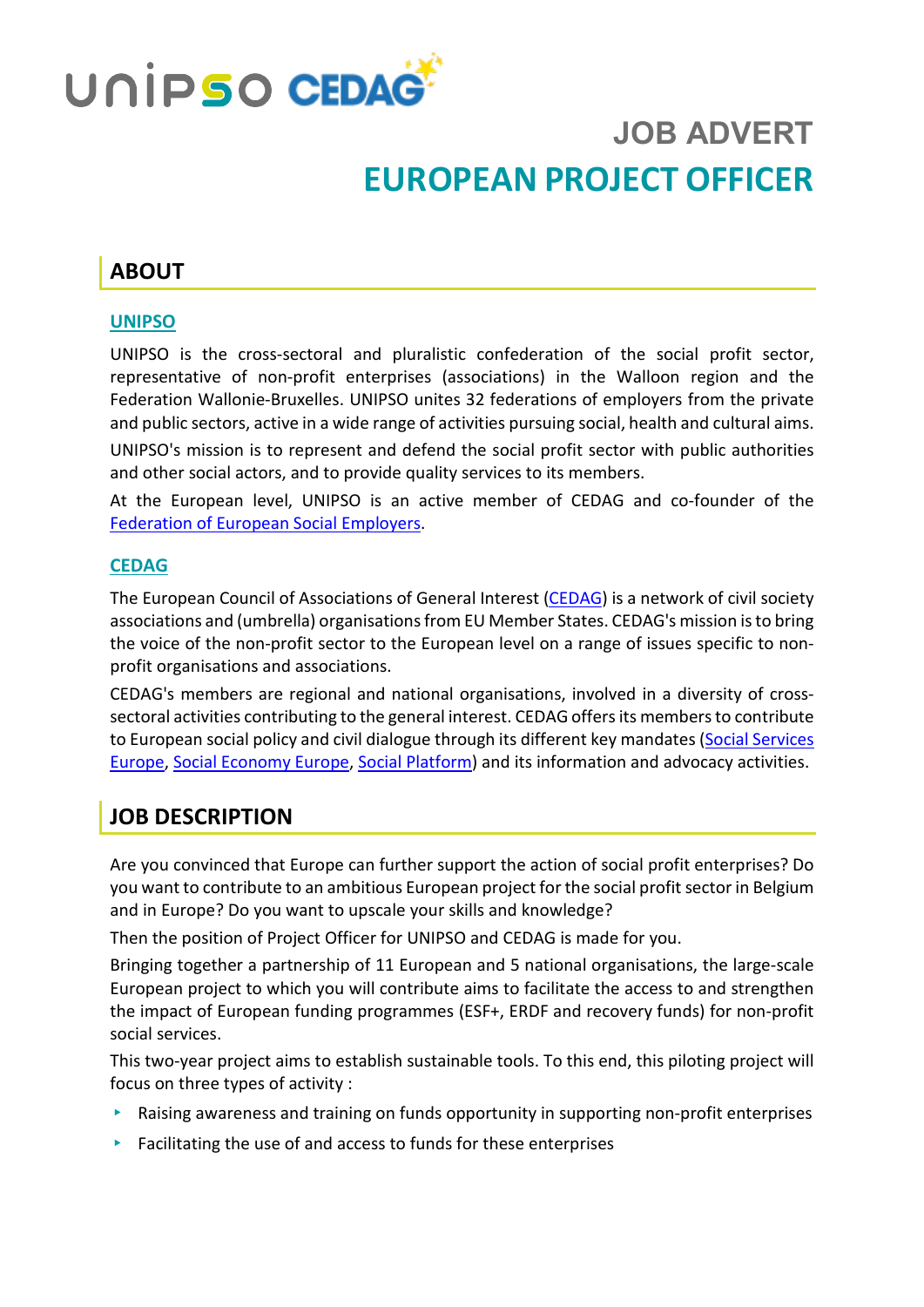▸ Facilitating exchanges and cooperation between managing authorities, enterprises and the European Commission.

Your role will be to coordinate the operational and administrative activities of UNIPSO (60%) and CEDAG (40%), such as :

- ▸ Elaboration of surveys and conduct quantitative and qualitative analyses
- ▸ Organisation, animation and facilitation of workshops (online & face-to-face)
- ▸ Implementation of awareness raising activities and training tools for social services
- $\triangleright$  Analysis, synthesis and restitution of European and national policy documents, in particular in relation to European (co-)funding programmes
- ▸ Advice provision to social profit enterprises on budgetary and financial management
- ▸ Representation of UNIPSO and CEDAG in project meetings

### **PROFILE REQUIRED**

#### **DIPLOMA**

Master's degree, ideally in economics, finance, management of social economy organisations and enterprises, as well as in human and social sciences, (European) law, etc.

#### **SKILLS**

- ▸ Demonstrated communication skills in English and French, both written and oral
- $\triangleright$  Ability to work independently and autonomously, by having an attention to details and accuracy, while contributing to the teamwork
- $\triangleright$  Excellent organisational and time management skills, as well as the ability to manage priorities and emergencies in order to meet deadlines
- ▸ Experience in project management and coordination desired, ideally at European or international level
- ▸ Motivation to acquire new skills, to learn more about social profit enterprises and to contribute to the reinforcement of the sector and its organisations

#### **KNOWLEDGE & EXPERIENCE**

- ▸ Ideally, knowledge of European fundings and financing modalities in the non-profit sector
- ▸ Proficiency in Microsoft Office 365 suite and in videoconference tools, curiosity and capacity to adapt to other IT tools
- ▸ Experience or willingness to acquire knowledge in website development and other communication tools and media
- ▸ Experience in membership-based organisations at European and/or national level, ideally in line with the social profit sectors, its missions and values